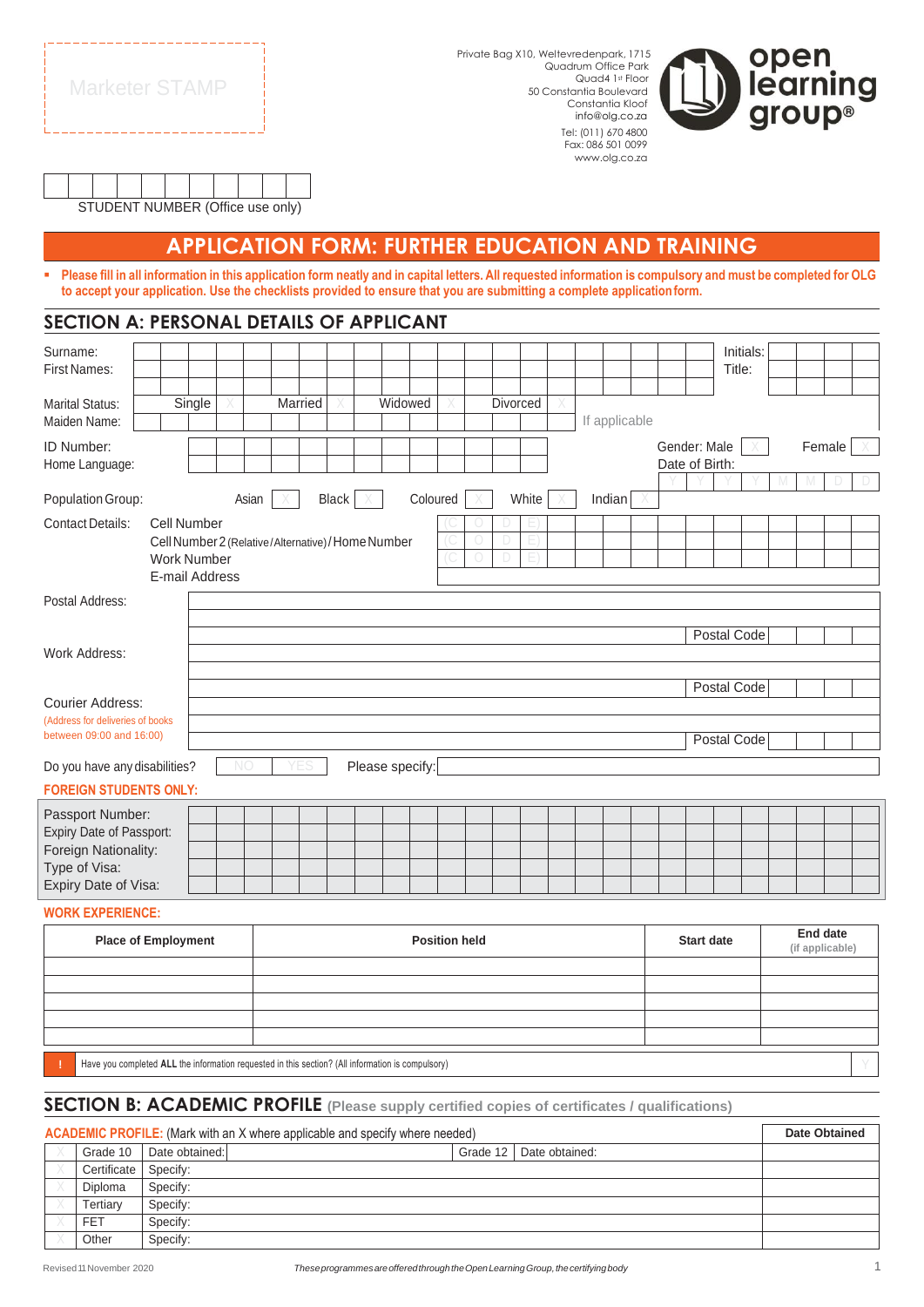| Have you completed your academic profile?                           |  |
|---------------------------------------------------------------------|--|
| Have you attached a certified copy of your matric certificate?      |  |
| Have you attached a certified copy of your previous qualifications? |  |
|                                                                     |  |

### **SECTION C: PROGRAMME, SPECIALISATION AND/OR MODULE SELECTION**

Choose a Programme by ticking the box, and make your detailed selections within each table.

| Choose a Frogramme by ticking the box, and make your detailed selections within each table.                                                                                                                                                                                                                                                                                                                                                                                                                                                                                                                                                                                                                                                                                                                                                                                                                                                                                                                                                                                                                                                                                                                                                                                                                                                                                                          |                                                                                                                                                                                                                                                                                                                                                                                                                                                                                                                                                                                                                                                                                                                                                                                                                                                                                                                                                                                                                                                                                                                                                                                                                                                                                                                                                            |  |
|------------------------------------------------------------------------------------------------------------------------------------------------------------------------------------------------------------------------------------------------------------------------------------------------------------------------------------------------------------------------------------------------------------------------------------------------------------------------------------------------------------------------------------------------------------------------------------------------------------------------------------------------------------------------------------------------------------------------------------------------------------------------------------------------------------------------------------------------------------------------------------------------------------------------------------------------------------------------------------------------------------------------------------------------------------------------------------------------------------------------------------------------------------------------------------------------------------------------------------------------------------------------------------------------------------------------------------------------------------------------------------------------------|------------------------------------------------------------------------------------------------------------------------------------------------------------------------------------------------------------------------------------------------------------------------------------------------------------------------------------------------------------------------------------------------------------------------------------------------------------------------------------------------------------------------------------------------------------------------------------------------------------------------------------------------------------------------------------------------------------------------------------------------------------------------------------------------------------------------------------------------------------------------------------------------------------------------------------------------------------------------------------------------------------------------------------------------------------------------------------------------------------------------------------------------------------------------------------------------------------------------------------------------------------------------------------------------------------------------------------------------------------|--|
| <b>FULL QUALIFICATIONS / LEARNERSHIPS</b>                                                                                                                                                                                                                                                                                                                                                                                                                                                                                                                                                                                                                                                                                                                                                                                                                                                                                                                                                                                                                                                                                                                                                                                                                                                                                                                                                            |                                                                                                                                                                                                                                                                                                                                                                                                                                                                                                                                                                                                                                                                                                                                                                                                                                                                                                                                                                                                                                                                                                                                                                                                                                                                                                                                                            |  |
| <b>Wholesale and Retail Programmes (Full programmes)</b>                                                                                                                                                                                                                                                                                                                                                                                                                                                                                                                                                                                                                                                                                                                                                                                                                                                                                                                                                                                                                                                                                                                                                                                                                                                                                                                                             |                                                                                                                                                                                                                                                                                                                                                                                                                                                                                                                                                                                                                                                                                                                                                                                                                                                                                                                                                                                                                                                                                                                                                                                                                                                                                                                                                            |  |
| National Certificate: Wholesale and Retail Operations (NQF Level 2)<br>58206<br>1.<br>2.<br>National Certificate: Wholesale and Retail Distribution (NQF Level 2)<br>49280<br>3.<br>National Certificate: Wholesale and Retail Operations - specialising in Forecourt<br>63409<br>г<br>Supervision (NQF Level 3)                                                                                                                                                                                                                                                                                                                                                                                                                                                                                                                                                                                                                                                                                                                                                                                                                                                                                                                                                                                                                                                                                     | National Certificate: Wholesale and Retail Operations Supervision (NQF Level 4)<br>4.<br>$\Box$ 49397<br>Modules 1-6 are compulsory. Modules 7-9 are electives.<br>(Choose one only)<br>Module 1: Communication Level 3<br>Module 7: Management and Labour<br>Module 2: Communication Level 4<br>Legislation<br>$\Box$ Module 8: - Induction and Meetings<br>Module3: Numeracy<br>Module 4: Stock and Sales<br>- Finance<br>Module 9: Promotion and Point of Sales<br>Module 5: Housekeeping and Loss Control<br>Module 6: Customer Service and Teamwork                                                                                                                                                                                                                                                                                                                                                                                                                                                                                                                                                                                                                                                                                                                                                                                                   |  |
| <b>Wholesale and Retail Skills Programmes</b><br>2                                                                                                                                                                                                                                                                                                                                                                                                                                                                                                                                                                                                                                                                                                                                                                                                                                                                                                                                                                                                                                                                                                                                                                                                                                                                                                                                                   |                                                                                                                                                                                                                                                                                                                                                                                                                                                                                                                                                                                                                                                                                                                                                                                                                                                                                                                                                                                                                                                                                                                                                                                                                                                                                                                                                            |  |
| 27/873402<br>Store Person (NQF Level 2)<br>1.<br>Checkout Operator (Cashier) (NQF Level 2)<br>2.<br>27/523101<br>Shelf Filler (Packer) (NQF Level 2)<br>3.<br>27/833401<br>27/833402 A Store Person (Picker/Puller) (NQF Level 2)<br>4.<br>5.<br>27/833401<br>Shelf Filler FCMG Merchandiser D (NQF Level 2)                                                                                                                                                                                                                                                                                                                                                                                                                                                                                                                                                                                                                                                                                                                                                                                                                                                                                                                                                                                                                                                                                         | 27/833402 E Store Person (Stock Person) (NQF Level 2)<br>6.<br>27/833402 CStore Person (Stockroom Person) (NQF Level 2)<br>7.<br>27/432102 F Dispatch & Receiving Clerk (NQF Level 2)<br>8.<br>27/833401 Shelf Filler (NQF Level 2)<br>9.                                                                                                                                                                                                                                                                                                                                                                                                                                                                                                                                                                                                                                                                                                                                                                                                                                                                                                                                                                                                                                                                                                                  |  |
| 3<br><b>Transport Programmes (Full programmes)</b>                                                                                                                                                                                                                                                                                                                                                                                                                                                                                                                                                                                                                                                                                                                                                                                                                                                                                                                                                                                                                                                                                                                                                                                                                                                                                                                                                   |                                                                                                                                                                                                                                                                                                                                                                                                                                                                                                                                                                                                                                                                                                                                                                                                                                                                                                                                                                                                                                                                                                                                                                                                                                                                                                                                                            |  |
| □ 57831 National Certificate: Freight Handling (NQF Level 3)<br>1.<br>123259 Convey dangerous goods by road<br>(For certificate purposes learners must be 26+ years old)<br>OR $\Box$ 242983 Arrange the distribution of small to medium sized consignments door-to-door<br>48437 National Certificate: Road Transport (NQF Level 3)<br>2.<br>3.<br>59365 National Certificate: Freight Forwarding and Customs Compliance (NQF Level 3)<br>(Choose one only)<br>$\Box$ Airfreight<br>Customs<br>Surface Freight<br>$\Box$ Generic<br>□ 48439 Further Education and Training Certificate: Road Transport Supervision (NQF Level 4)                                                                                                                                                                                                                                                                                                                                                                                                                                                                                                                                                                                                                                                                                                                                                                    | $5. \Box 74149$<br>National Certificate: Supply Chain Management (NQF Level 5)<br>(Module 1 is compulsory and Modules 2-8 are electives)<br>Module 1: Supply Chain Principles and Key Criteria<br>(Choose one only)<br>Module 2: Purchasing, Procurement and Supply<br>Module 3: Strategic Supply Chain<br>Module 4: Distribution ___________ PLUS _____________ Module 6: Disposal<br>Module 5: Materials and Logistics<br>Module 7: Public Sector<br>Module 8: Sales and Services                                                                                                                                                                                                                                                                                                                                                                                                                                                                                                                                                                                                                                                                                                                                                                                                                                                                        |  |
| <b>SHORT LEARNING PROGRAMMES</b>                                                                                                                                                                                                                                                                                                                                                                                                                                                                                                                                                                                                                                                                                                                                                                                                                                                                                                                                                                                                                                                                                                                                                                                                                                                                                                                                                                     |                                                                                                                                                                                                                                                                                                                                                                                                                                                                                                                                                                                                                                                                                                                                                                                                                                                                                                                                                                                                                                                                                                                                                                                                                                                                                                                                                            |  |
| <b>Road Transport</b>                                                                                                                                                                                                                                                                                                                                                                                                                                                                                                                                                                                                                                                                                                                                                                                                                                                                                                                                                                                                                                                                                                                                                                                                                                                                                                                                                                                |                                                                                                                                                                                                                                                                                                                                                                                                                                                                                                                                                                                                                                                                                                                                                                                                                                                                                                                                                                                                                                                                                                                                                                                                                                                                                                                                                            |  |
| 113840 Apply basic road transport managerial principles<br>1.<br>113844 Ensure compliance with routing and scheduling<br>2.<br>113843 Obtain and communicate road transport operational information<br>3.<br>113837 Oversee the routing and scheduling function<br>4.<br>113833 Manage customer satisfaction in a road transport activity<br>5.<br>113839 Manage road transport work teams<br>6.                                                                                                                                                                                                                                                                                                                                                                                                                                                                                                                                                                                                                                                                                                                                                                                                                                                                                                                                                                                                     | 113826 Collate and process road transport operational<br>7.<br>113827 information Operate the fleet<br>8.<br>П<br>113832 Transport passengers<br>9.<br>113834 Apply standard operating procedures and practices<br>10.<br>$\Box$<br>11. 113853 Apply strategic road transport management principles                                                                                                                                                                                                                                                                                                                                                                                                                                                                                                                                                                                                                                                                                                                                                                                                                                                                                                                                                                                                                                                        |  |
| <b>Freight Handling</b>                                                                                                                                                                                                                                                                                                                                                                                                                                                                                                                                                                                                                                                                                                                                                                                                                                                                                                                                                                                                                                                                                                                                                                                                                                                                                                                                                                              |                                                                                                                                                                                                                                                                                                                                                                                                                                                                                                                                                                                                                                                                                                                                                                                                                                                                                                                                                                                                                                                                                                                                                                                                                                                                                                                                                            |  |
| 8022<br>Allocating freight for packaging and grouping<br>1.<br>2.<br>8024<br>Receiving and dispatching freight, and handling freight returns<br>П<br>8020<br>Controlling hazardous/dangerous and dangerous goods<br>3.<br>8036<br>Packing, handling and securing freight<br>4.                                                                                                                                                                                                                                                                                                                                                                                                                                                                                                                                                                                                                                                                                                                                                                                                                                                                                                                                                                                                                                                                                                                       | 5.<br>113841 Transport freight<br>6.<br>242875 Describe basic freight logistic principles<br>П<br>7.<br>8021<br>Taking basic care of freight handling machinery<br>П                                                                                                                                                                                                                                                                                                                                                                                                                                                                                                                                                                                                                                                                                                                                                                                                                                                                                                                                                                                                                                                                                                                                                                                       |  |
| <b>Customs Compliance</b><br>$\overline{\mathbf{3}}$                                                                                                                                                                                                                                                                                                                                                                                                                                                                                                                                                                                                                                                                                                                                                                                                                                                                                                                                                                                                                                                                                                                                                                                                                                                                                                                                                 |                                                                                                                                                                                                                                                                                                                                                                                                                                                                                                                                                                                                                                                                                                                                                                                                                                                                                                                                                                                                                                                                                                                                                                                                                                                                                                                                                            |  |
| 252417 Apply geographic principles in mapping a trade route<br>1.1<br>252437 Interpret and apply International commercial terms<br>$2.\Box$<br>252429 Explain the concept of international trade<br>3.<br>252413 Describe and apply the regulations and documentary requirements which govern international<br>$4. \Box$<br>trade<br>252415 Identify equipment and infrastructure used in international transport<br>5.<br>6.<br>252416 Describe and apply the Customs and Excise Act<br>$7.\Box$<br>252423 Explain the administration of a freight forwarding and clearing operations<br>8.<br>252427 Outline the structure of the airfreight forwarding environment<br>9.<br>252424 Outline the structure of the surface freight forwarding environment<br>$10.\Box$<br>252418 Perform processes and procedures required for the administration of export transactions<br>$11. \Box$<br>252432 Perform processes and procedures required for the administration of import transactions<br>12. $\Box$<br>252439 Handle cargo for import and export<br>13.<br>120009 Demonstrate knowledge and understanding of transportation insurance<br>14.<br>252419 Comply with procedures in respect of lost, discrepant and damaged cargo<br>15.<br>120020 Apply knowledge of insurance to the transportation of a consignment of goods<br>16.<br>252411 Generate invoices, credit notes and landed costings | 252434 Classify commodities according to customs tariff<br>17.<br>252414 Calculate customs values<br>18.<br>П<br>252421 Calculate duties on tax payable on internationally traded goods<br>19.<br>П<br>252425 Frame and submit customs declarations and carrier release documentation<br>20.<br>П<br>252436 Document and handle export airfreight general non-hazardous cargo<br>21.<br>П<br>22.<br>252428 Secure cargo for airfreight<br>23.<br>252431 Facilitate airfreight clearance and delivery<br>П<br>252422 Calculate cost of airfreighting goods<br>24.<br>П<br>П<br>242983 Arrange the distribution of small to medium sized consignments door-to-door<br>25.<br>242987 Identify, pack, mark and label dangerous goods for transportation by air<br>26.<br>П<br>27. $\Box$<br>242986 Accept and process dangerous goods for transportation by air<br>28.<br>252430 Explain and identify sea freight carriers and agents<br>29.<br>252426 Administer multimodal surface freight import clearances<br>$\perp$<br>30.<br>252433 Document and handle export surface general non-hazardous cargo<br>П<br>252438 Apply groupage processes and procedures to cargo imported by surface<br>31.<br>252440 Carry out intermodal surface costings<br>32.<br>П<br>242991 Facilitate the forwarding and clearing of dangerous goods for transportation<br>33. |  |
| <b>Stock Control</b><br>4                                                                                                                                                                                                                                                                                                                                                                                                                                                                                                                                                                                                                                                                                                                                                                                                                                                                                                                                                                                                                                                                                                                                                                                                                                                                                                                                                                            |                                                                                                                                                                                                                                                                                                                                                                                                                                                                                                                                                                                                                                                                                                                                                                                                                                                                                                                                                                                                                                                                                                                                                                                                                                                                                                                                                            |  |
| 242996 Handle dangerous goods during warehousing and storage<br>1.<br>2.<br>114892 Dispatch stock<br>243681 Uplift stock for return<br>3.<br>117899 Pick stock in a distribution Centre/warehouse<br>4.                                                                                                                                                                                                                                                                                                                                                                                                                                                                                                                                                                                                                                                                                                                                                                                                                                                                                                                                                                                                                                                                                                                                                                                              | Move, pack and maintain stock in a distribution center/warehouse<br>5.<br>117898<br>6.<br>114891<br>Count stock for a stock take<br>7.<br>118043<br>Supervise stock counts<br>8.<br>8025<br>Controlling and locating stock                                                                                                                                                                                                                                                                                                                                                                                                                                                                                                                                                                                                                                                                                                                                                                                                                                                                                                                                                                                                                                                                                                                                 |  |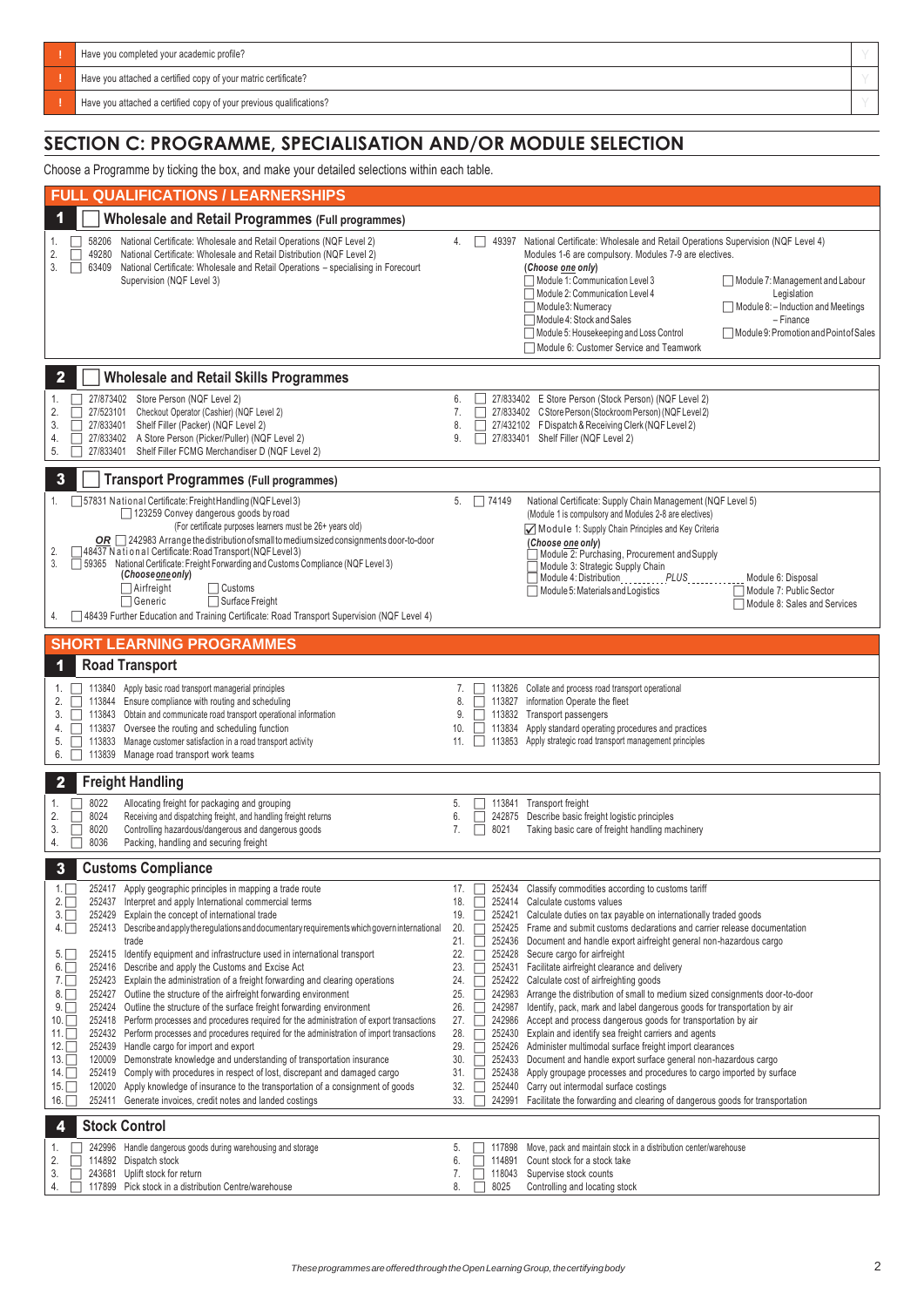| 5                       | <b>Wholesale &amp; Retail</b>                                                                                                                                                                                                     |                                                        |            |                                         |               |                                                                                                                                                  |
|-------------------------|-----------------------------------------------------------------------------------------------------------------------------------------------------------------------------------------------------------------------------------|--------------------------------------------------------|------------|-----------------------------------------|---------------|--------------------------------------------------------------------------------------------------------------------------------------------------|
| 1.                      | 114895 Define the core concepts of the wholesale and retail environment                                                                                                                                                           |                                                        | 9.         | ΓI                                      |               | 118045 Supervise implementation of loss control measures                                                                                         |
| 2.                      | 114912 Maintain a safe and secure wholesale and retail environment                                                                                                                                                                |                                                        | 10.        | П                                       |               | 117887 Complete basic business calculations                                                                                                      |
| 3.                      | 114904 Implement promotional instructions                                                                                                                                                                                         |                                                        | 11.        | П                                       |               | 258161 Apply theft, fraud and safety controls in a Wholesale and Retail outlet                                                                   |
| 4.<br>5.                | 114894 Process payment at a Point of Sales (POS)<br>114906 Mark merchandise and maintain displays                                                                                                                                 |                                                        | 12.<br>13. | П.                                      |               | 258155 Explain the factors that impact on the bottom line of a Wholesale and Retail unit<br>118029 Supervise housekeeping and hygiene in a store |
| 6.                      | 114889 Record transactions                                                                                                                                                                                                        |                                                        | 14.        | П                                       |               | 258160 Demonstrate knowledge of products in own area of operation in a Wholesale and Retail environment                                          |
| 7.                      | 117892 Maintain a safe and secure environment in a distribution Centre                                                                                                                                                            |                                                        | 15.        | П                                       |               | 118030 Supervise P.O.S. Operations                                                                                                               |
| 8.                      | 10358<br>Apply in-bound Contact Centre Operations within a commercial environment                                                                                                                                                 |                                                        |            |                                         |               |                                                                                                                                                  |
|                         |                                                                                                                                                                                                                                   |                                                        |            |                                         |               |                                                                                                                                                  |
| 6                       | <b>Business Skills</b>                                                                                                                                                                                                            |                                                        |            |                                         |               |                                                                                                                                                  |
| 1.<br>$2.\Box$          | 113845 Supervise employees<br>113829 Operate within a logistics environment                                                                                                                                                       |                                                        | 17.<br>18. | $\boxed{\phantom{1}}$ 7175<br>7997<br>П |               | Provide customer service in a banking environment<br>Managing self-development                                                                   |
| $3. \Box$               | 113830 Conduct costing and budgeting                                                                                                                                                                                              |                                                        | 19.        | П                                       |               | 118037 Supervise sales performance                                                                                                               |
| $4. \Box$               | Apply basic business principles<br>8000                                                                                                                                                                                           |                                                        | 20.        | П                                       |               | 244589 Identify causes of stress and techniques to manage it in the workplace                                                                    |
| $5. \Box$               | Ensuring customer satisfaction and competitive practice<br>8037                                                                                                                                                                   |                                                        | 21.        | П<br>8035                               |               | Processing and controlling documentation                                                                                                         |
| $6. \Box$               | 7996<br>Operating computer systems                                                                                                                                                                                                |                                                        | 22.        | П                                       |               | 110009 Manage administration records                                                                                                             |
| 7.                      | Communicate in an assertive manner with clients and fellow workers<br>9506                                                                                                                                                        |                                                        | 23.        | 11286<br>П                              |               | Institute disciplinary action                                                                                                                    |
| 8.<br>$9.\Box$          | 242816 Conduct a structured meeting<br>242819 Motivate and build a team                                                                                                                                                           |                                                        | 24.<br>25. | 14667<br>П<br>П                         |               | Describe and apply the management functions of an organization<br>252435 Apply basic invoicing and accounting principles                         |
| $10.\Box$               | 117156 Interpret basic financial statements                                                                                                                                                                                       |                                                        | 26.        | П                                       | 14182         | Comply with organisation ethics                                                                                                                  |
| 11. $\Box$              | 118033 Supervise promotional activities                                                                                                                                                                                           |                                                        | 27.        | $\Box$                                  | 13952         | Demonstrate basic understanding of the primary labour legislation that impacts on a business unit                                                |
| $12. \Box$              | 242811 Prioritise time and work for self and team                                                                                                                                                                                 |                                                        | 28.        | П                                       | 13936         | Outline the legal environment of a selected industry                                                                                             |
| 13.                     | 13912 Apply knowledge of self and team in order to develop a plan to enhance team performance                                                                                                                                     |                                                        | 29.        |                                         |               | 113852 Apply occupational health, safety and environmental principles                                                                            |
| $14. \Box$              | 118028 Supervise customer service standards                                                                                                                                                                                       |                                                        | 30.        | 13915<br>П                              |               | Demonstrate knowledge and understanding of HIV/AIDS in a workplace, and its effects on a business                                                |
| 15.                     | 114903 Interact with customers<br>258156 Build customer relations in an operational unit                                                                                                                                          |                                                        |            |                                         |               | sub-sector, own organisation and a specific workplace                                                                                            |
| 16.                     |                                                                                                                                                                                                                                   |                                                        |            |                                         |               |                                                                                                                                                  |
|                         | Communication                                                                                                                                                                                                                     |                                                        |            |                                         |               |                                                                                                                                                  |
| 1.                      | 119472 Accommodate audience and context needs in oral/signed communication                                                                                                                                                        |                                                        | 4.         |                                         |               | 119454 Maintain and adapt oral/signed communication                                                                                              |
| 2.                      | 119467 Use language and communication in occupational learning                                                                                                                                                                    |                                                        | 5.         | П                                       |               | 119460 Use language and communication in occupational learning programmes                                                                        |
| 3.                      | 119465 programmes Write/present/sign texts for a range of communicative<br>contexts                                                                                                                                               |                                                        |            |                                         |               |                                                                                                                                                  |
| 8                       | <b>Training and Development</b>                                                                                                                                                                                                   |                                                        |            |                                         |               |                                                                                                                                                  |
|                         | <b>ASSESSOR</b>                                                                                                                                                                                                                   |                                                        |            | <b>ASSIST AND SUPPORT</b>               |               |                                                                                                                                                  |
|                         |                                                                                                                                                                                                                                   |                                                        |            |                                         |               |                                                                                                                                                  |
|                         | 1. 115753 Conduct Outcomes-based assessments                                                                                                                                                                                      |                                                        |            |                                         |               | 1. 117865 Assist and support learners to manage their learning experiences                                                                       |
|                         | <b>MODERATOR</b>                                                                                                                                                                                                                  |                                                        |            | <b>DESIGN AND DEVELOP</b>               |               |                                                                                                                                                  |
|                         | 1. 115759 Conduct moderation of Outcomes-based assessments                                                                                                                                                                        |                                                        |            |                                         |               | 1. 115755 Design and develop Outcomes-based assessments                                                                                          |
| <b>SDF</b>              |                                                                                                                                                                                                                                   |                                                        |            | <b>TRAIN-THE-TRAINER</b>                |               |                                                                                                                                                  |
| 1.                      | $\Box$ 15217 Develop an organisational training and development plan                                                                                                                                                              |                                                        |            |                                         |               | 1. $\Box$ 10231 Plan a learning event                                                                                                            |
| 2.                      | □ 15218 Conduct an analysis to determine outcomes of learning for skills development and                                                                                                                                          |                                                        |            |                                         |               | 2. 12544 Facilitate the preparation and presentation of evidence for assessment                                                                  |
|                         | other purposes                                                                                                                                                                                                                    |                                                        |            |                                         |               | 3. 10289 Facilitate a Programme of learning                                                                                                      |
| 3.                      | □ 15227 Conduct skills development administration in an organisation                                                                                                                                                              |                                                        |            |                                         |               |                                                                                                                                                  |
| 4.                      | $\Box$ 15228 Advise on the establishment and implementation of a quality management system for                                                                                                                                    |                                                        |            |                                         |               |                                                                                                                                                  |
| 5.                      | skills development practices in an organisation<br>□ 15232 Coordinate planned skills development interventions in an organisation                                                                                                 |                                                        |            |                                         |               |                                                                                                                                                  |
|                         |                                                                                                                                                                                                                                   |                                                        |            |                                         |               |                                                                                                                                                  |
|                         | <b>SECTION D: PAYMENT METHOD</b>                                                                                                                                                                                                  |                                                        |            |                                         |               |                                                                                                                                                  |
|                         |                                                                                                                                                                                                                                   |                                                        |            |                                         |               |                                                                                                                                                  |
|                         | Your quoted study fees will amount to:                                                                                                                                                                                            | R                                                      |            |                                         |               |                                                                                                                                                  |
|                         | Please select a single payment option from the options below, and ensure that you provide all the documentation required.<br>If you intend to pay with a credit card at the office of OLG, please select the Full Payment option. |                                                        |            |                                         |               |                                                                                                                                                  |
| $\blacktriangleleft$    | Full Payment                                                                                                                                                                                                                      | Have you attached an A4 copy of your proof of payment? |            |                                         |               |                                                                                                                                                  |
|                         |                                                                                                                                                                                                                                   |                                                        |            |                                         |               |                                                                                                                                                  |
| $\overline{\mathbf{2}}$ | Sponsored by Employer                                                                                                                                                                                                             | Total cash amount: R                                   |            |                                         |               |                                                                                                                                                  |
|                         | Name of Company:                                                                                                                                                                                                                  |                                                        |            |                                         |               |                                                                                                                                                  |
|                         | Contact Person at Company:                                                                                                                                                                                                        |                                                        |            |                                         |               |                                                                                                                                                  |
|                         | Work Address:                                                                                                                                                                                                                     |                                                        |            |                                         | VAT Reg. No.: |                                                                                                                                                  |

**!** Have you attached proof of payment or a valid purchase order from your company?

**OLG Banking Details: First National Bank | Payee: Open Learning Group | Account Number: 627 809 239 02| Branch Code: 252 445 Use the ID number of the prospective student as reference when making the payment.**